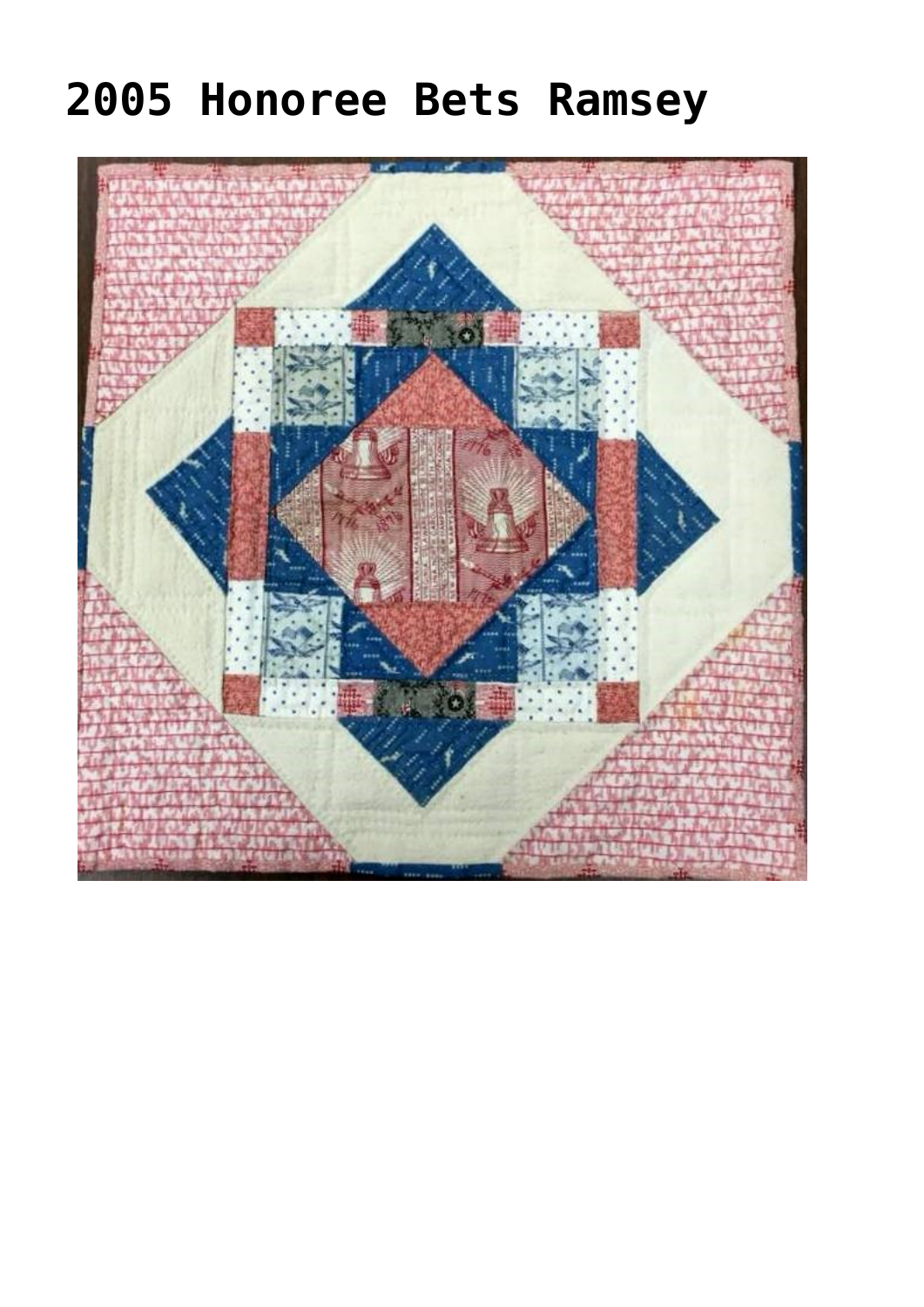

On left: *Peto's Centennial Challenge*, Bets Ramsey, 1994 Florence Peto bought a quilt top made of Centennial prints, took it apart, and divided it with Bertha Stenge, Elizabeth Richardson and herself. She challenged each to make a quilt. Elizabeth Richardson's scraps were passed on to Bets Ramsey and she finished the piece. On right: *Shoo Fly in Nine Patches #1*, Bets Ramsey.

2005 Honoree Bets Ramsey has had a life-long love of the arts and needle crafts. The summer after her graduation from high school, she and a friend set up a dressmaking business in her